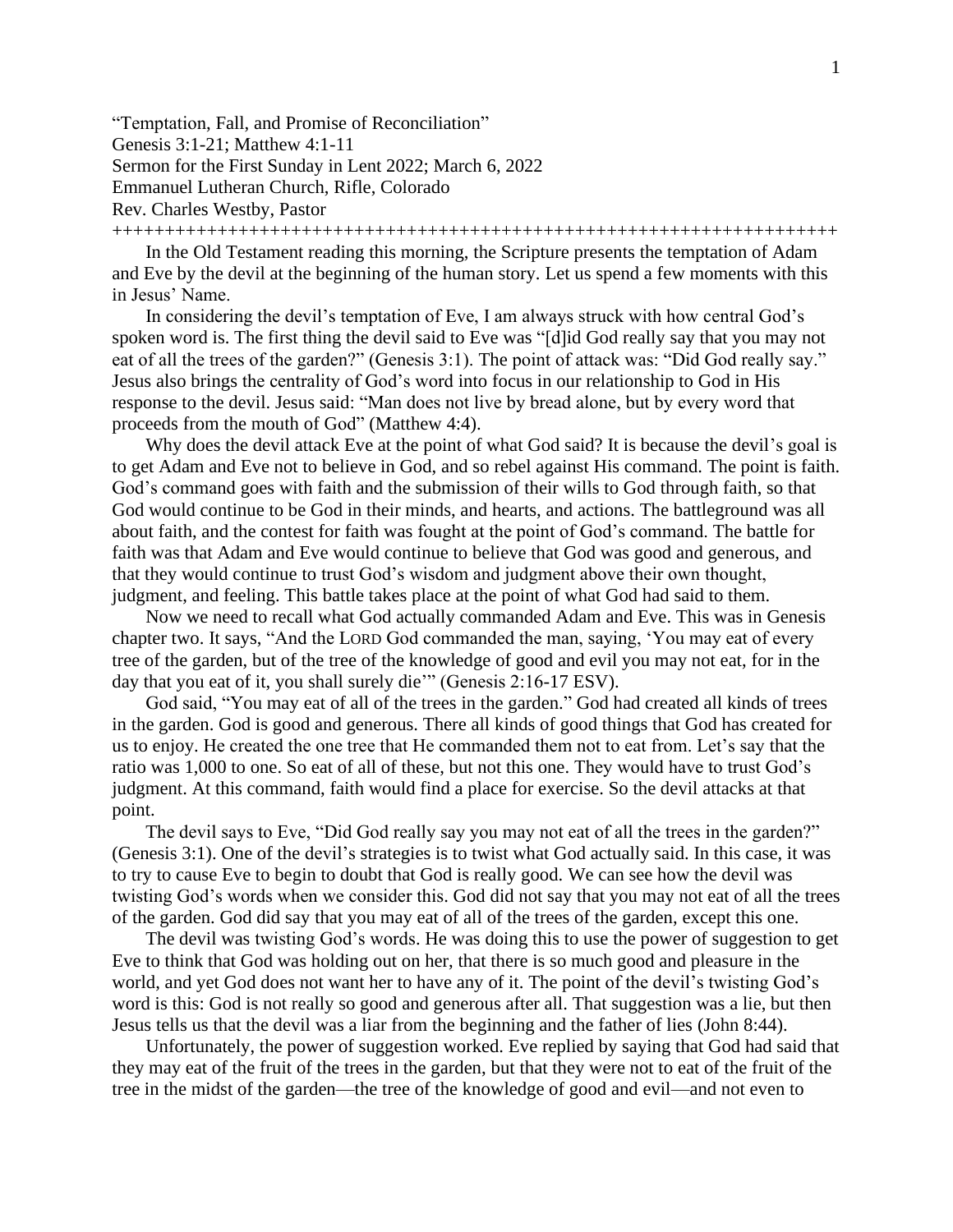touch it, or they would die (Genesis 3:3). But God did not tell them they could not touch it. There could have been many reasons why they would need to touch that tree in their offices as lords over creation (Genesis 1:26, 28). Faith would have been adequate not to *eat* the fruit of that tree even if they had to touch it. Eve was going beyond God's command here.

The devil pounces. He flatly contradicts God's word: "You will not surely die" (Genesis 3:4). God said you will die. The devil says you will not die.

And then the devil purports to speak for God: "For God knows that when you eat of it your eyes will be opened, and you will be like God, knowing good and evil" (Genesis 3:5 ESV). Here is another characteristic of the devil. He is audacious and supremely arrogant. He comes right out and contradicts what God said. The arrogance is that the devil claims to speak for God and to really know God's mind apart from what God had actually said.

In this audacity and arrogance, the devil plants the seed in the human heart that is the root of all evil: "You will be like God." God knows that when you eat of it, you will be like God. See, God was actually testing you to be daring, to dare to go beyond what God said, knowing that if you dare, then you will be like God. God knows this, says the devil. This is the secret wisdom of the wise, says the devil. When God said no, He really meant yes.

Eve gave in. It was probably not malicious intent. Certainly, to be like God to her would not have been a bad thing. But she had gotten confused. She had become confused because she had lost sight of God's command. God's command was clear. Do not eat this. If you do you will die. Come back to faith, Eve, and you will live. But there is no way for Eve to come back to faith in her own strength.

She looked at the tree. It looked good for food, just like the other trees (Genesis 3:6). It looked good for satisfying a basic bodily need; food.

The devil also tempted Jesus at this point. Jesus was hungry. The devil said to Him: "Speak to these stones so that they become bread" (Matthew 4:3). God would certainly not want you to be hungry. Come on, use your power to help yourself. But Jesus says, unlike Eve, and Adam with her, "It has been written" (Matthew 4:4). And what has been written? "Man shall not live by bread alone, but by every word that proceeds from the mouth of God" (Matthew 4:4).

Back to Eve. When she looked at the tree, it also gave her desire. It was a delight to her eyes (Genesis 3:6). It was desire, however, for something God had not given. Here is a basic principle of faith and morality. Just because something is a pleasure to look at and stimulates desire for it does not mean that one can act on the desire and take it, and still be in the good, the true, and the right.

The devil did something similar with Jesus. The devil said, "Look at all of the kingdoms of the world and their glory. I will give them to you Jesus if you worship me" (Matthew 4:8-9). Here is the proverbial deal with the devil. Serve the devil and get the glories of this world. Doing anything to get the glories of this world is justified. Jesus says, "You shall worship the Lord your God and serve Him only" (Matthew 4:10).

Back to Eve, she saw the tree as something desired to make her wise (Genesis 3:6). This is the clincher. Her judgment had become corrupted. She thought that by indulging in the thing that God told her not to indulge in, she would find wisdom. She thought that she would be elevated to finding her true humanity and knowledge of God and the world. She did not realize at the time that by going down that road, she would find not wisdom, but selfishness; she would not find true humanity, but the destruction of humanity; she would not find true knowledge of God, but falling from knowledge of God. This was the devil's goal. So the devil is a murderer, which Jesus also tells us (John 8:44). The devil hates human beings, because human beings are a special